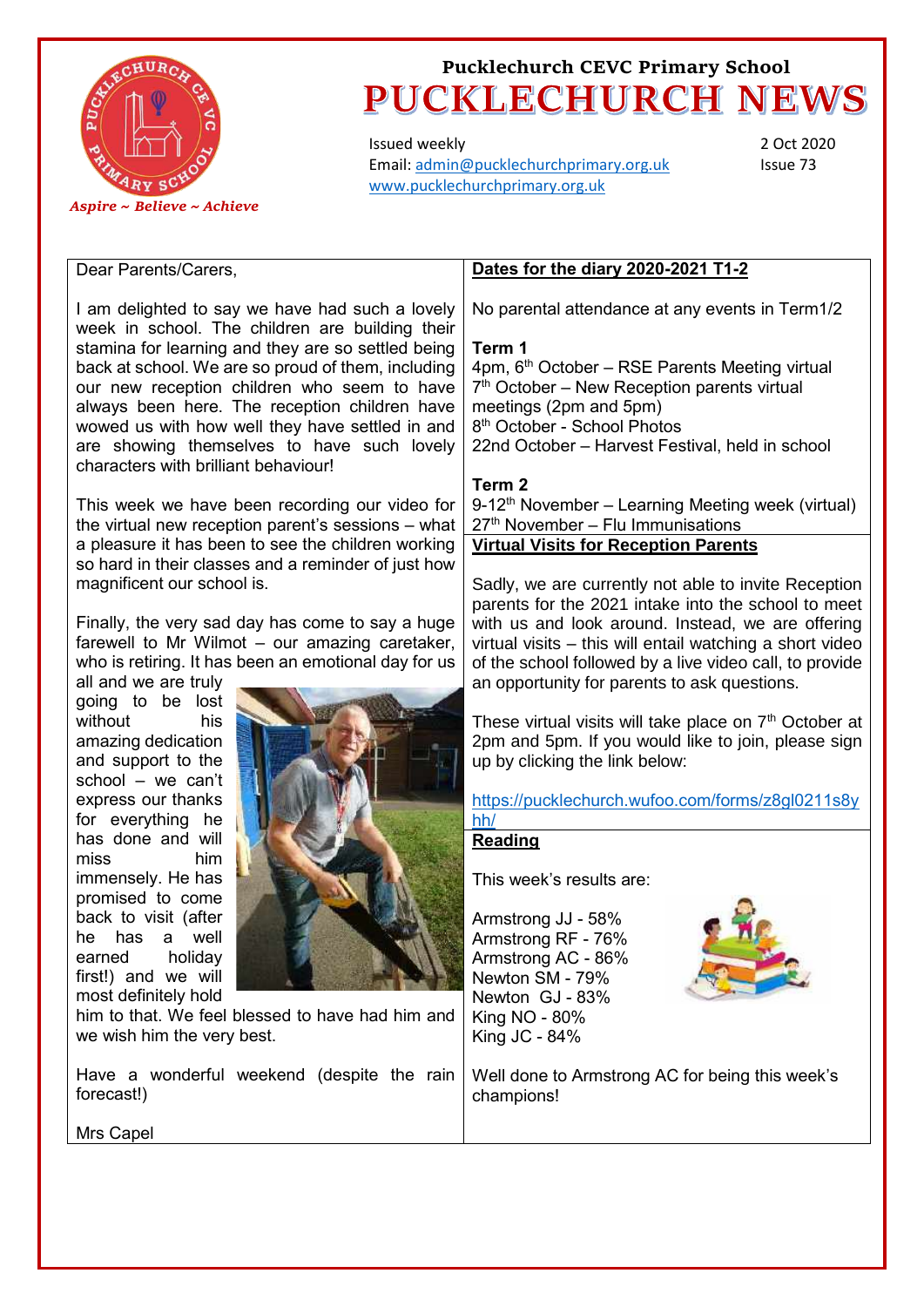

Issued weekly Email[: admin@pucklechurchprimary.org.uk](mailto:admin@pucklechurchprimary.org.uk) [www.pucklechurchprimary.org.uk](http://www.pucklechurchprimary.org.uk/)

2 Oct 2020 Issue 73

### **Cross Country Festival**

This week, we loved taking part in our first virtual cross country festival! We've enjoyed getting back into running the Daily Mile after so long away and

we really put our stamina to the test during our cross country festival. Local sports coaches Dean and Alex came to help prepare us for our run with some fun warnups.

We worked in teams and showed real frienship by offering support and encouragement during each runner's turn. We will add to our times next week and the weekafter before submitting our results to see how we did against other local schools!

**School Census** 



Thank you to everyone who took a school meal on the census.

We really do appreciate your support and it does help our funding. Many thanks.





**School Photos**



Don't forget that school photos will be on 8th October.

Unfortunately, due to the current situation we are unable to invite siblings in who are not in school for photos on that day.



### **Reception 2021**

Do you have a child who is starting school in September 2021? If you do and live in South Glos, the admissions portal is now open, if first time logging on you will need to register:

[https://oneb2b.southglos.gov.uk/CitizenPortal\\_LIV](https://oneb2b.southglos.gov.uk/CitizenPortal_LIVE/en?fbclid=IwAR1OHbs5iaIhXBMwnAMFGpuiVwRPHHe5V7s4NrgqCMqqhCove7hKu_Jobt4) [E/en](https://oneb2b.southglos.gov.uk/CitizenPortal_LIVE/en?fbclid=IwAR1OHbs5iaIhXBMwnAMFGpuiVwRPHHe5V7s4NrgqCMqqhCove7hKu_Jobt4)

### **Parent Survey**

We very much value what our parents and carers think about school and are always looking for ways to improve.



We would be very grateful if you would take the time to fill in our parent survey, which can be accessed here:

[https://pucklechurch.wufoo.com/forms/qnsjen609h](https://pucklechurch.wufoo.com/forms/qnsjen609hmbj9/) mbi9/

Thank you for your support and to those response we have received already.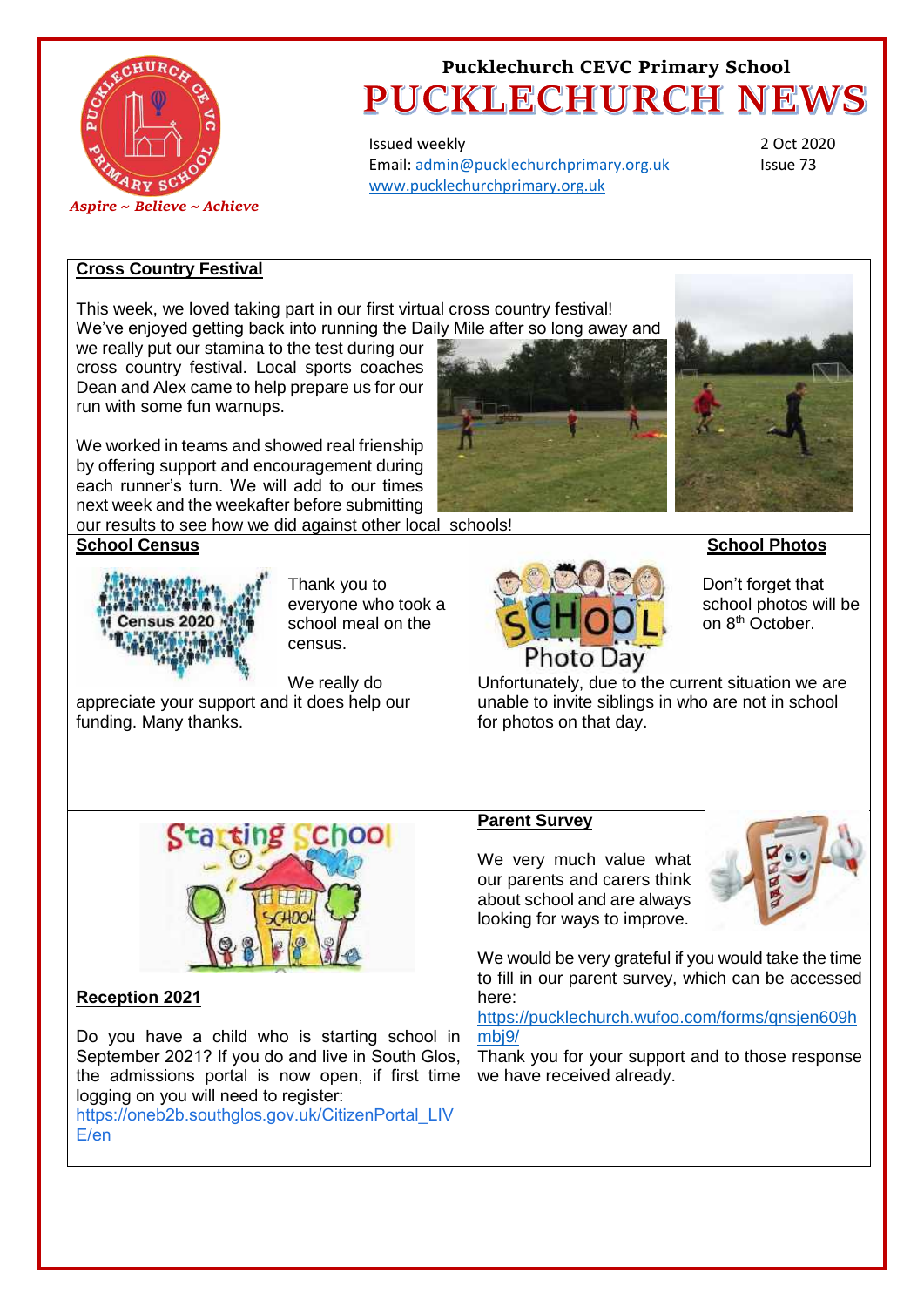

Issued weekly Email[: admin@pucklechurchprimary.org.uk](mailto:admin@pucklechurchprimary.org.uk) [www.pucklechurchprimary.org.uk](http://www.pucklechurchprimary.org.uk/)

2 Oct 2020 Issue 73

#### **Times Table Rockstars!**

Well done to **Miss** Coleman's Top Rockers this week! These 3 students have

accessed TT Rockstars the most out of everyone in the whole school this week:

1. George –Newton SM 2. Emily – Newton SM 3. Luna – Newton SM

### **Relationships and Sex Education**

Further to our letter sent out to all parents (available [here\)](http://pucklechurchprimary.org.uk/index.php/Letters-to-Parents), we are hosting a virtual meeting for any parents who would like to find out more about the school's approach to this important part of the curriculum and to view some of the resources that will be used.

It is a good opportunity to find out more about the level of knowledge that your child should develop as part of these lessons, as well as the vocabulary in use, so that you can match these at home and talk to your child about their learning.

The meeting will take place at 4pm on Tuesday  $6<sup>th</sup>$ October. If you wish to be invited, please email the office [\(admin@pucklechurchprimary.org.uk\)](mailto:admin@pucklechurchprimary.org.uk) so that we can issue you with a Microsoft Teams invitation.

#### **Harvest**

Just a reminder about our harvest celebrations which are starting next week. This year we are supporting the foodbank foundation and would appreciate any donations to support the cause.

The foodbank have given a list of items that they are in need of however they also appreciate any nonperishable items too. If you wish to make a

**Bristol Foodbank this Harvest** by donating one or two items from our shopping list to equip us with providing for those who are in crisis. SHOPPING LIST Deodorant Shampoo **Rice Pudding** 

You can help support the North

Custard Washing Up Liquid **Sponge Puddings Tinned Fruit** 

Don't Forget! You can also help transform lives<br>with a financial donation, too.

donation towards the food bank we will be leaving a box outside the office during the  $5<sup>th</sup>-9<sup>th</sup>$  October where you can make a deposit. Alternatively, if you would like to make a cash donation, we will be leaving a money pot by the donation pot where you can deposit your donation- please do not send any items into school with your child to avoid any contamination. Many thanks in advance, we look forward to a lovely Harvest week!





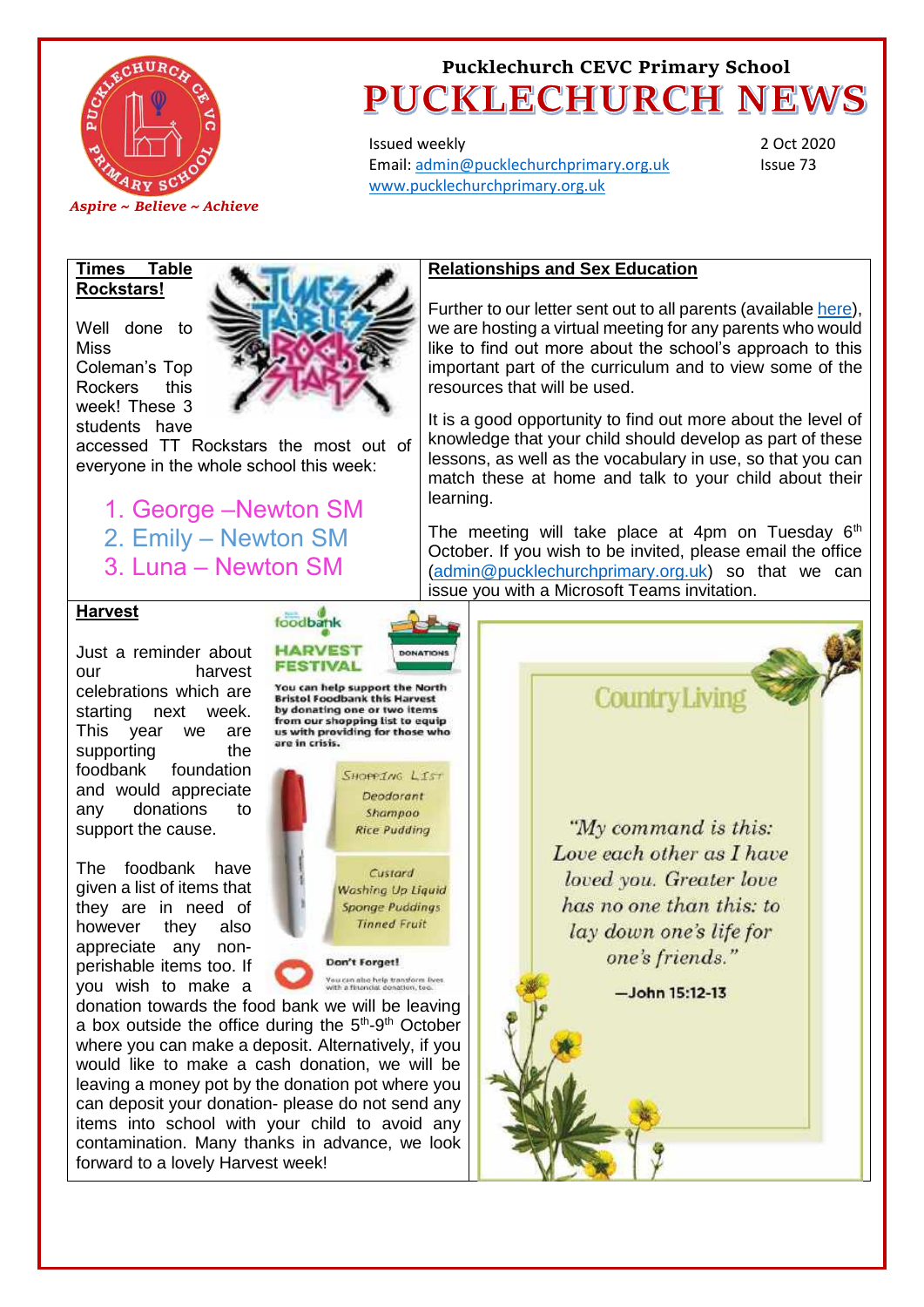

Issued weekly Email[: admin@pucklechurchprimary.org.uk](mailto:admin@pucklechurchprimary.org.uk) [www.pucklechurchprimary.org.uk](http://www.pucklechurchprimary.org.uk/)

2 Oct 2020 Issue 73